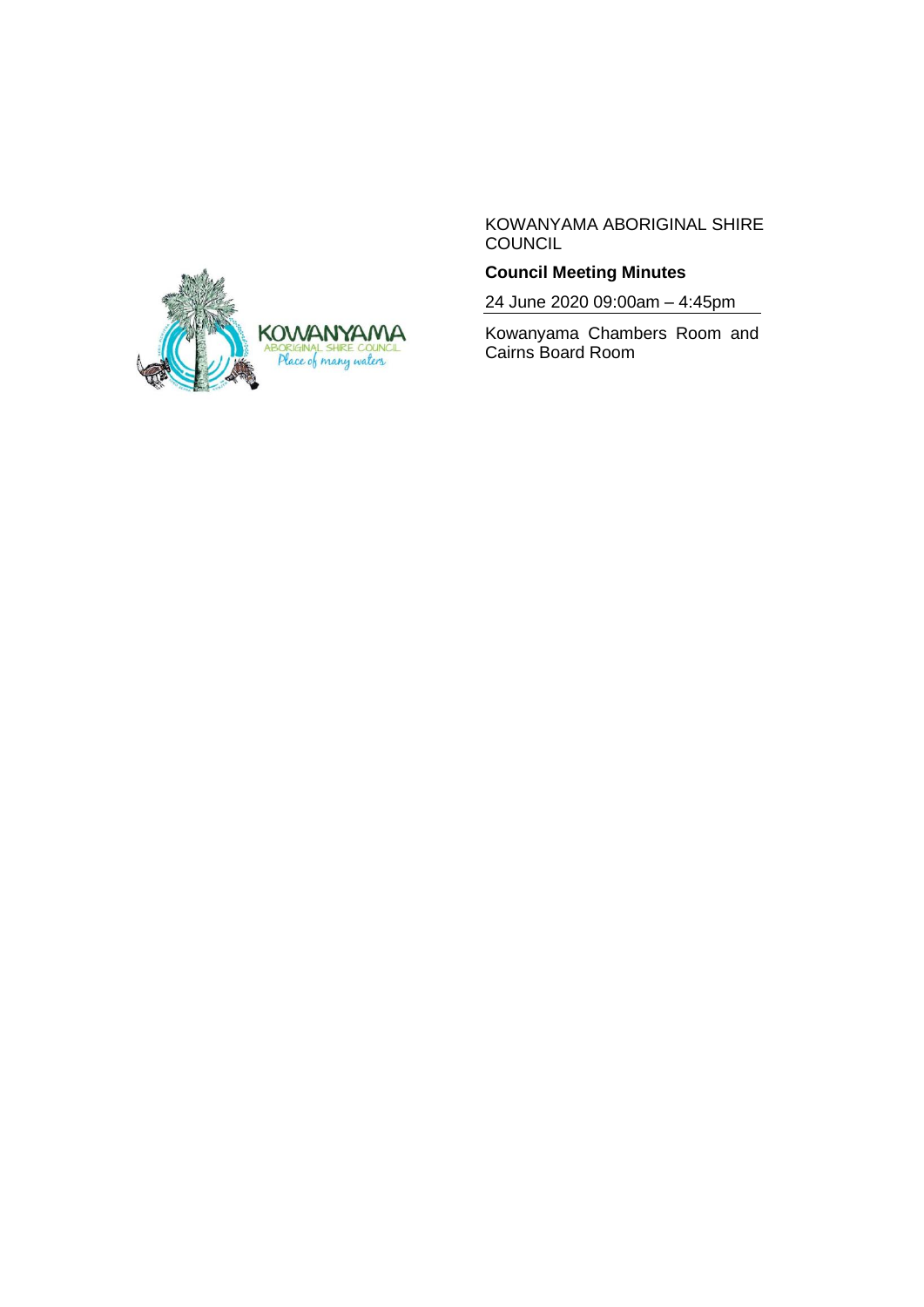# **Present:**

## **Councillors**

Mayor Robbie Sands (Chair) – Cairns Boardroom

Cr Jacob Josiah (Councillor) – Kowanyama Boardroom

Cr Teddy Bernard (Councillor) – Kowanyama Boardroom

Cr Richard Stafford (Councillor) – Kowanyama Boardroom

## **Executive**

Gary Uhlmann, Chief Executive Officer- Cairns Boardroom

Katherine Wiggins, Executive Manager Governance and Operations (EMGO) - Cairns Boardroom

Andrew Hay, Executive Manager Finance (EMF) – Kowanyama Boardroom

Kevin Bell, Executive Manager Community Services (EMCS) – Kowanyama Boardroom

David McKinley, Executive Manager Roads, Infrastructure & Essential Services, (EMRIES) – Kowanyama Boardroom

Christine Delaney, Executive Manager Human Resources (EMHR) – Kowanyama Boardroom

# **Apologies**

Cr Cameron Josiah (Deputy Mayor)

## **1) Welcome & Apologies**

The Mayor welcomed Councillors to the meeting.

| <b>RESOLUTION - Minutes</b>                                                                                                          | <b>Moved: Mayor Sands</b>       |
|--------------------------------------------------------------------------------------------------------------------------------------|---------------------------------|
| Apologies                                                                                                                            | <b>Seconded: Cr Stafford</b>    |
| <b>Minutes</b><br>That the council accepts apologies from Deputy<br>Mayor Cameron Josiah as he is required to attend the<br>funeral. | <b>MOTION CARRIED:</b><br>- All |

| <b>RESOLUTION - Minutes</b>                                                                                                    | <b>Moved: Mayor Sands</b>       |
|--------------------------------------------------------------------------------------------------------------------------------|---------------------------------|
| Apologies                                                                                                                      | Seconded: Cr J. Josiah          |
| <b>Minutes</b><br>That the council accepts apologies from Councillor<br>Teddy Bernard as he is required to attend the funeral. | <b>MOTION CARRIED:</b><br>- All |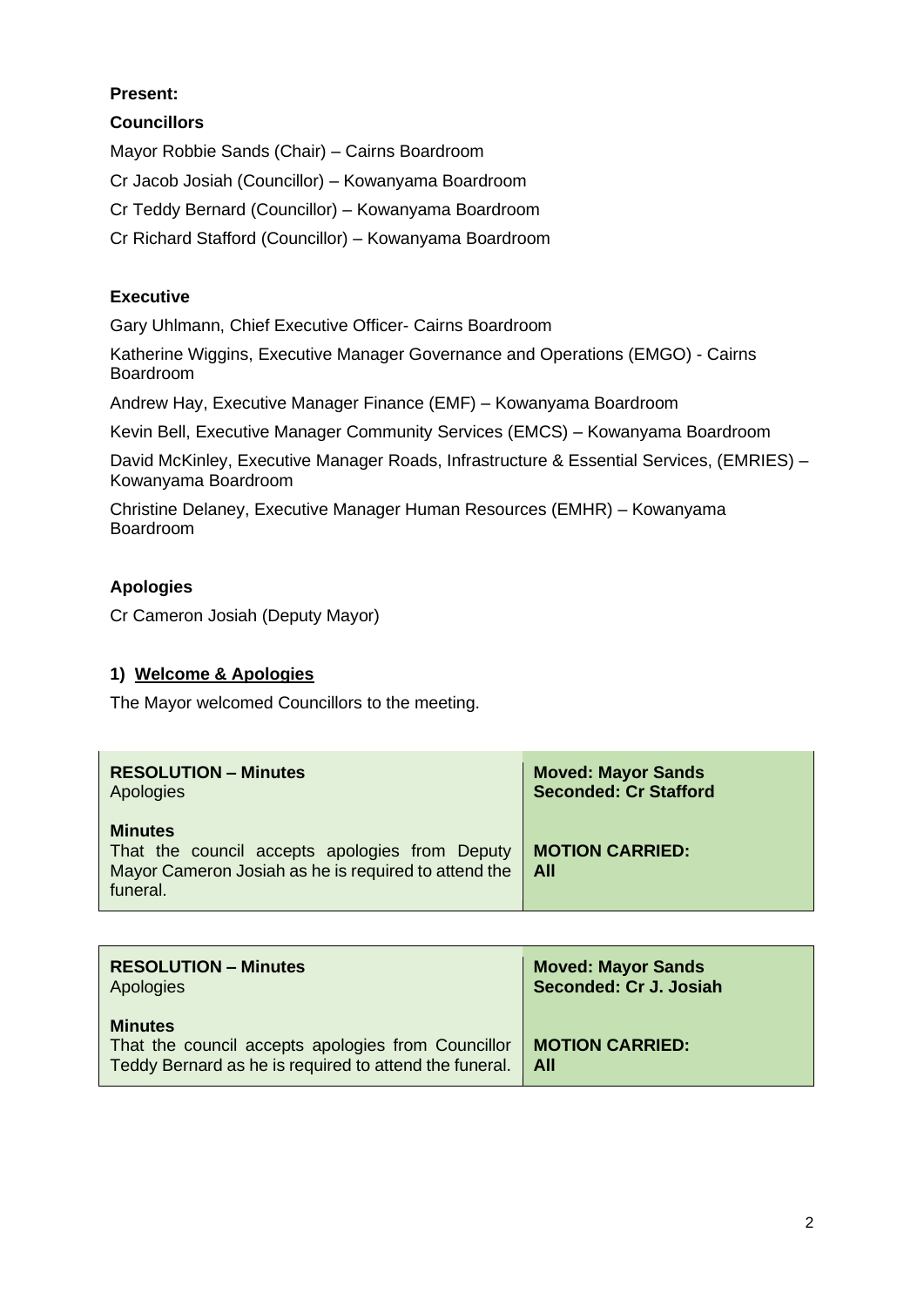## **3) Minutes from Previous Council Meetings**

| <b>RESOLUTION – Minutes</b>                                                  | Moved: Cr J. Josiah           |
|------------------------------------------------------------------------------|-------------------------------|
| Minutes from Council Meeting May 2020                                        | <b>Seconded: Cr Stafford</b>  |
| <b>Minutes</b><br>That the above minutes be adopted as true and<br>accurate. | <b>MOTION CARRIED:</b><br>All |

# **4) Action Items from Council Meeting**

a) EMGO presented the actions from the May Council meeting.

### **Action Item**

EMGO and EMHR to follow up blue card application for Cr Stafford

**Action Item**

EMGO to present delegation register to Council in July meeting

*Cr Teddy Bernard entered the meeting 10:22*

b) EMGO presented the "All Current Action Items".

Councillors went through action items from previous meetings. No questions or comments were made on the outstanding items on the Register. Executive Team will continue working on the outstanding items to make sure that they are actioned in a timely manner.

Cr Bernard advised that 261 Wulerr Street is not suitable for building as it is sacred birthing grounds.

### **Action Item**

EMGO to liaise with EMCS to advise 278 Kunjen Street and 186 Kowanyama Street that a housing application is required before anything can be built on the block.

## **5) Departmental Updates**

## **CEO Update**

Mr Uhlmann thanked the Mayor and Councillors that were able to attend the respecting some of the Councillors may have been needed as support at the funeral.

- COVID-19 update: Victoria appears to be getting second wave of COVID-19. Overseas there has been the largest 1 day rise in cases to date. Major overseas hotspots include the USA, Brazil and India. If the government decides to open AUS boarders, Australia will be in trouble with international cases brought into the country. There are 2 cases in QLD at present with them being in SEQ. KASC must follow the QLD CHO directive so there is not much of a role for the LDMG unless biosecurity act is reactivated.
- 1.468million has been received in infrastructure monies
- There has been success with the 6 pack sales at the Kowanyama pub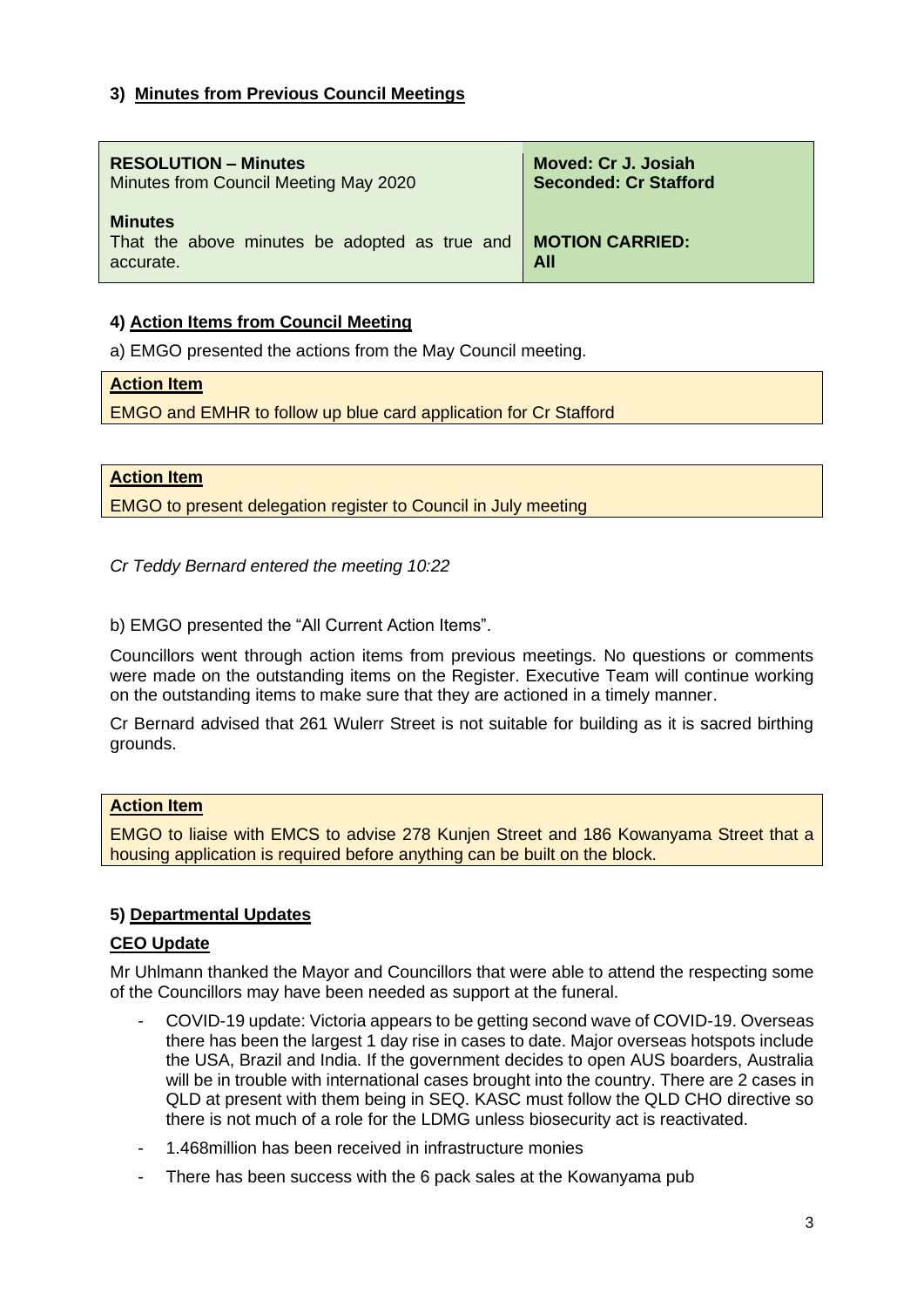- We have not renewed the lease with Air Services Australia. They have 12 months to vacate their equipment off the land. Council has put together a list of possible sites for them to relocate.
- Cattle company verdict has been decided with the court case concluding. Report to follow.
- There is possibility of receiving funding for ILUA to work with PBC if PBC approves
- Additional TIDS money has been received due to that hard work of the roads crew and additional approx. \$8m QRA money expected
- Newsletter will be delivered soon
- Projects are starting to move forward with easing of restrictions. Items that were on hold have now been able to get the ball rolling again
- Biggest problems council faces moving forward include COVID-19 when second wave comes through, Revenue & costs and insurance cost

### **Governance and Operations**

EMGO provided an update.

Councillor Portfolios have been agreed as follows;



Councillor Biographies have also been generated and are uploaded to our website <https://www.kowanyama.qld.gov.au/our-council/elected-council>

The Department of Local Government, Racing and Multicultural Affairs has released five new induction modules for Councillors and Mayors to support effective governance, accountability and decision-making:

- Planning and development
- Good decision-making
- Registers of interests
- Material personal interests and conflicts of interests
- Meetings procedures

All Councillors and Mayors are encouraged to complete the modules as soon as possible.

After you complete the training, you can also download additional supporting materials to keep for future reference, along with other resources for Councillors and Mayors.

On 18 June 2020 the Queensland Government passed the [Electoral and Other Legislation](https://www.vision6.com.au/ch/49133/1w8fd/2487107/zV.s8VbJQ.EgaOD1aekSahgYnt_q.hlLuZt2MOCo.html)  [\(Accountability, Integrity and Other Matters\) Amendment Bill 2019.](https://www.vision6.com.au/ch/49133/1w8fd/2487107/zV.s8VbJQ.EgaOD1aekSahgYnt_q.hlLuZt2MOCo.html)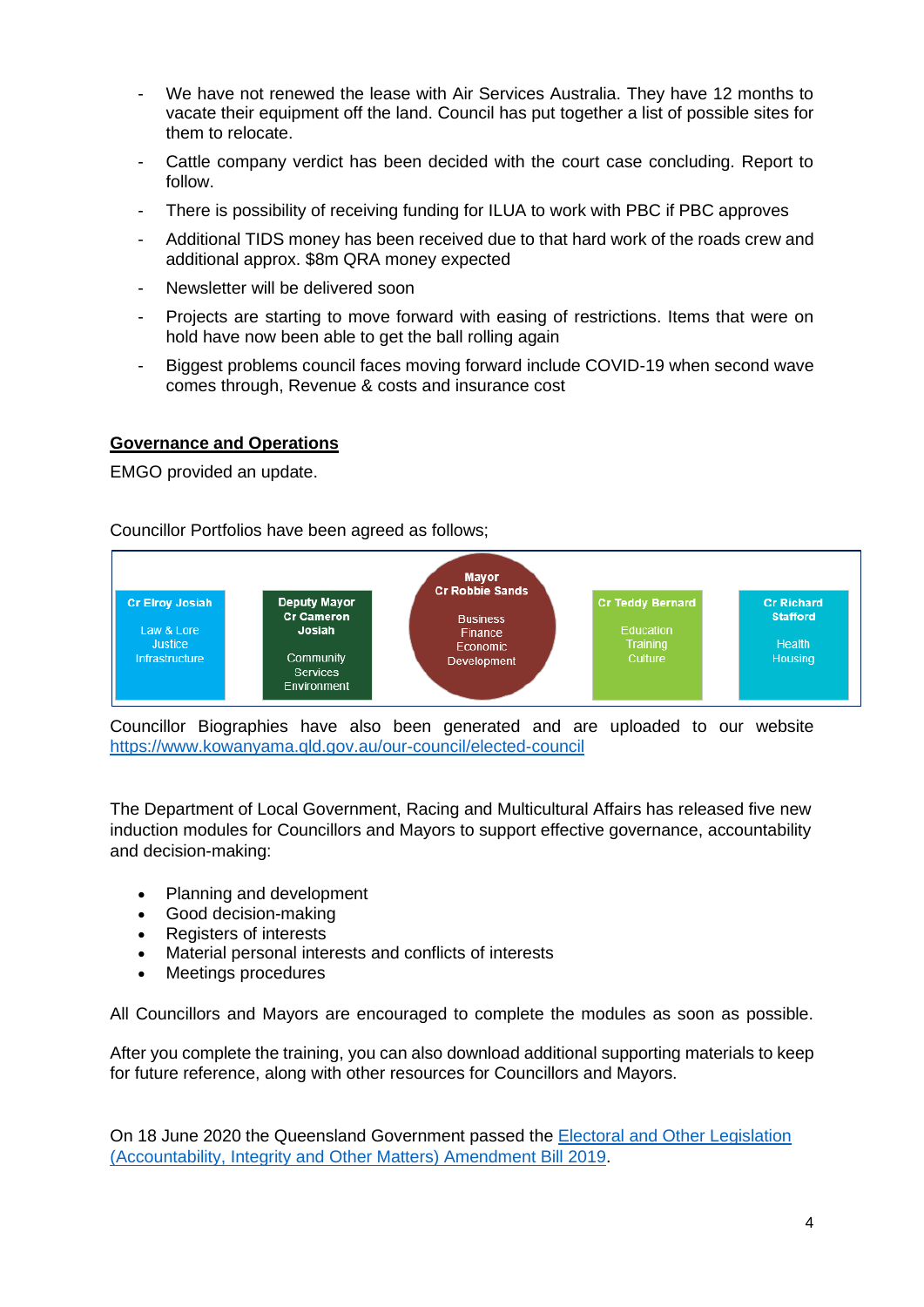The Bill includes amendments relating to elections, Ministerial conduct and conduct in local government. The majority of local government reforms within the Bill will come into effect by proclamation on 12 October 2020.

Local government reforms include:

- new register of interest requirements
- new and clarified conflict of interest requirements
- new requirements for Councillor advisors
- a requirement to produce quidelines for Councillor administrative support staff
- changes for filling Councillor and Mayoral vacancies.

Kowanyama Newsletter has been finalized and will go to print and distribution soon

We are currently working with Air Services Australia to relocate the beacon. From the map provided to Councillors they were able to shortlist sites 2, 3, 5 and 6 as possible suitable replacements.

#### **Action Item**

EMGO to present the good to great schools report in July council meeting

#### **Action Item**

EMGO to see if 12 home ownership houses are rateable

#### **Carbon Farming Overview**

The Emissions Reduction Fund (previously known as Carbon Farming) is a voluntary scheme that aims to provide incentives for a range of organisations and individuals to adopt new practices and technologies to reduce their emissions. It is enacted through the *[Carbon](http://www.comlaw.gov.au/Series/C2011A00101)  [Credits \(Carbon Farming Initiative\) Act 2011](http://www.comlaw.gov.au/Series/C2011A00101)*, the [Carbon Credits \(Carbon Farming Initiative\)](http://www.comlaw.gov.au/Series/F2011L02583)  [Regulations 2011](http://www.comlaw.gov.au/Series/F2011L02583) and the [Carbon Credits \(Carbon Farming Initiative\) Rule 2015.](http://www.comlaw.gov.au/Series/F2015L00156)

A number of activities are eligible under the scheme and participants can earn Australian carbon credit units (ACCUs) for emissions reductions. One ACCU is earned for each tonne of carbon dioxide equivalent (tCO2-e) stored or avoided by a project. ACCUs can be sold to generate income, either to the government through a carbon abatement contract, or in the secondary market.

Because large wildfires are damaging to the environment and increase carbon emissions, ACCUs can be generated through controlled burns – which reduce the likelihood of larger damaging burns.

ACCUs are generally purchased by large corporate entities (such as banks) in order to demonstrate to community that they are investing in supporting emission reduction and have a strong sense of corporate responsibility.

### **Carbon Farming in Kowanyama**

The Kowanyama carbon project is located on the Oriners and Sefton pastoral leases covering 306,000 hectares.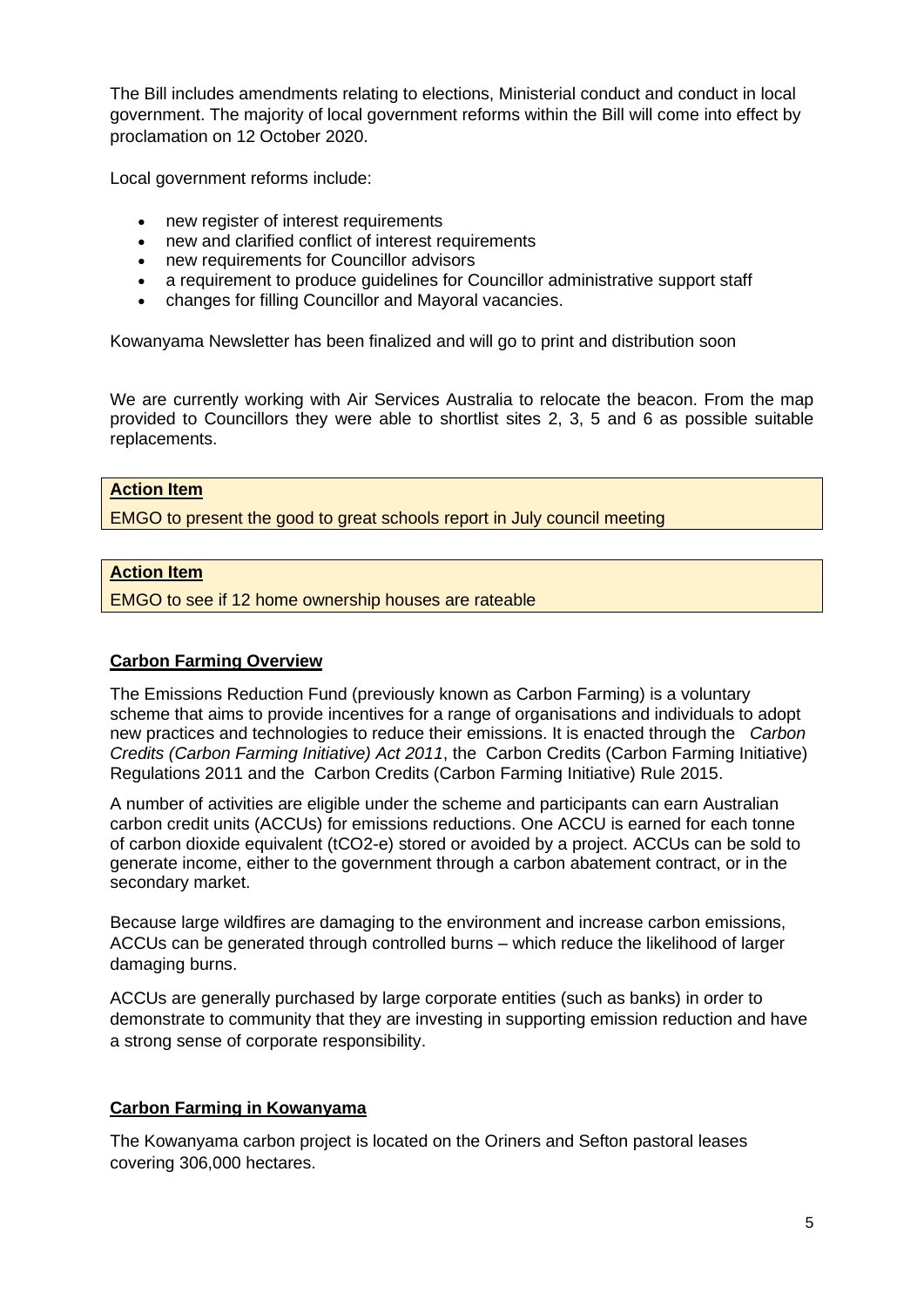Carbon farming has generated approximately \$1.3m for Kowanyama Aboriginal Shire Council. Whilst some funds are reinvested into the Oriners and Sefton leases, the majority of revenue is reinvested back into Council general operations, which supports projects and jobs across Council.

As the Native Title has not yet been determined over the leases Council has not yet been able to formalise a relationship with Traditional Owners, however Council looks forward to the opportunity once Native Title has been determined (this may be decided as part of the current Cape York One Claim matter that is currently before the courts).

Since 2016 Kowanyama Aboriginal Shire Council has managed Carbon Farming through the Aboriginal Carbon Fund (AbCF). The AbCF is a national not-for-profit company.

Cr Stafford raised that he did not know much about carbon farming and requested further information be presented at the next meeting including information what it is about, where the money is offset to from the project and which jobs are covered by the revenue generated from carbon farming.

## **Action Item**

EMGO to provide a further report detailing Cr Stafford's queries about carbon farming

## **Action Item**

EMF to prepare a FY report including last 5 FY for carbon farming revenue

*Mr Bell left 11:39; returned 11:42*

*Mr Bell left 11:44; returned 11:48*

*Mr Bell left 12:06; returned 12:10*

## **Finance**

EMF provided a monthly update for Finance.

Key points from the May2020 YTD report are as follows:

- net operating result is a \$9,592K deficit, this is \$2,760 k more than budget
- actual net operating income is \$17,290 K this is \$1,691K higher than budget
- actual operating expenditure is \$26,883 this is \$4,445K higher than budget
- Untied Cash Funds balance is \$1,578

| <b>RESOLUTION - The Council moves into Closed</b> |  |  |  | <b>Moved: Cr Bernard</b><br>Seconded: Cr J. Josiah |
|---------------------------------------------------|--|--|--|----------------------------------------------------|
| Business.                                         |  |  |  | <b>MOTION CARRIED:</b><br><b>All in Favour</b>     |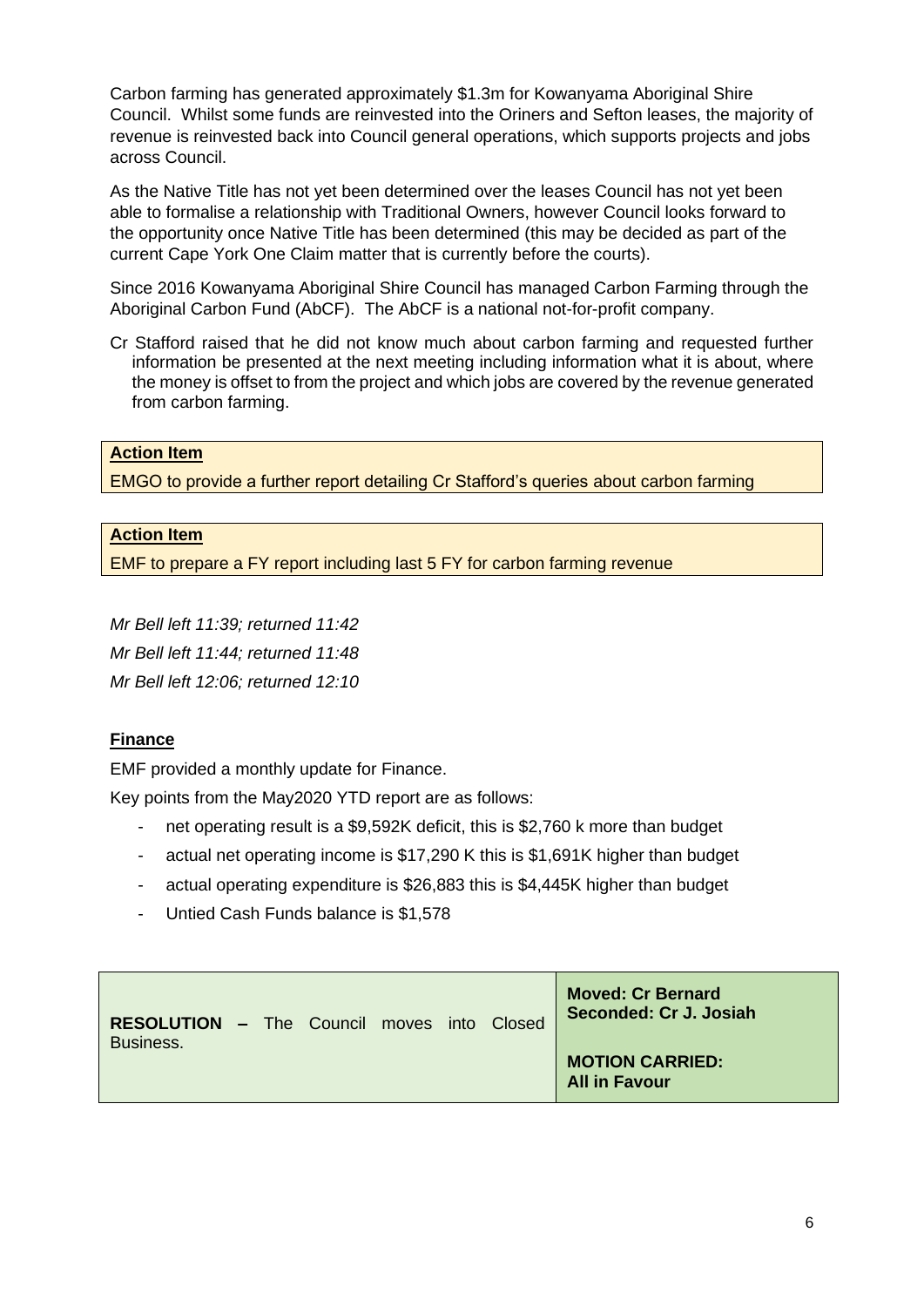| <b>RESOLUTION-</b>                                  | <b>Not Approved by Council</b>                           |
|-----------------------------------------------------|----------------------------------------------------------|
|                                                     |                                                          |
| Business.                                           | <b>MOTION CARRIED:</b><br><b>All in Favour</b>           |
| <b>RESOLUTION - The Council moves out of Closed</b> | <b>Moved: Cr Stafford</b><br><b>Seconded: Cr Bernard</b> |

| That Council resolve to re-appoint Aon as Council's |  |
|-----------------------------------------------------|--|
| insurance broker on a sole supplier arrangement for |  |
| the 2020-2021 financial year, at a cost of          |  |
| \$2,174,423.98 GST Inclusive.                       |  |
|                                                     |  |

| <b>RESOLUTION –</b><br>That Council resolve to re-appoint Aon as Council's<br>insurance broker on a sole supplier arrangement for<br>the 2020-2021 financial year, at a cost of \$ 210,385.47<br><b>GST Inclusive excluding the Industrial Specials Risks</b><br>policy premium of \$1,964,038.51 | <b>Moved: Cr Bernard</b><br>Seconded: Cr J. Josiah<br><b>MOTION CARRIED:</b><br><b>All in Favour</b> |
|---------------------------------------------------------------------------------------------------------------------------------------------------------------------------------------------------------------------------------------------------------------------------------------------------|------------------------------------------------------------------------------------------------------|
|---------------------------------------------------------------------------------------------------------------------------------------------------------------------------------------------------------------------------------------------------------------------------------------------------|------------------------------------------------------------------------------------------------------|

Council resolved not to insure buildings this FY. Motor vehicles, roads and public liability insurance remains in place.

## **Community Services**

EMCS provided an update.

EMCS enlisted council buddy year 6 class to assist with the delivery of his report. Miss Jamie selected the top 2 well behaved students, Hamish and Janessa to attend the June council meeting.

The Community Services Business Unit had a busy month of May with the restart of the following program areas and services

- Youth Services/Sports And Recreation Programs
- Aged Care Group activities and programs
- Disability Group sessions and Hub reopening

### **Key Issues**

• Covid-19

Women's Shelter:

- Certification Achieved to Human Services Quality Standards
- We had a number of four (4) client's this month whom were all Centre Base Support
- We had no service users seeking accommodation this month
- May month is the Domestic & Family Violence Prevention month
- We have contacted the DCSYW in Brisbane and requested that we host DFV activities in the month of September due to COVID19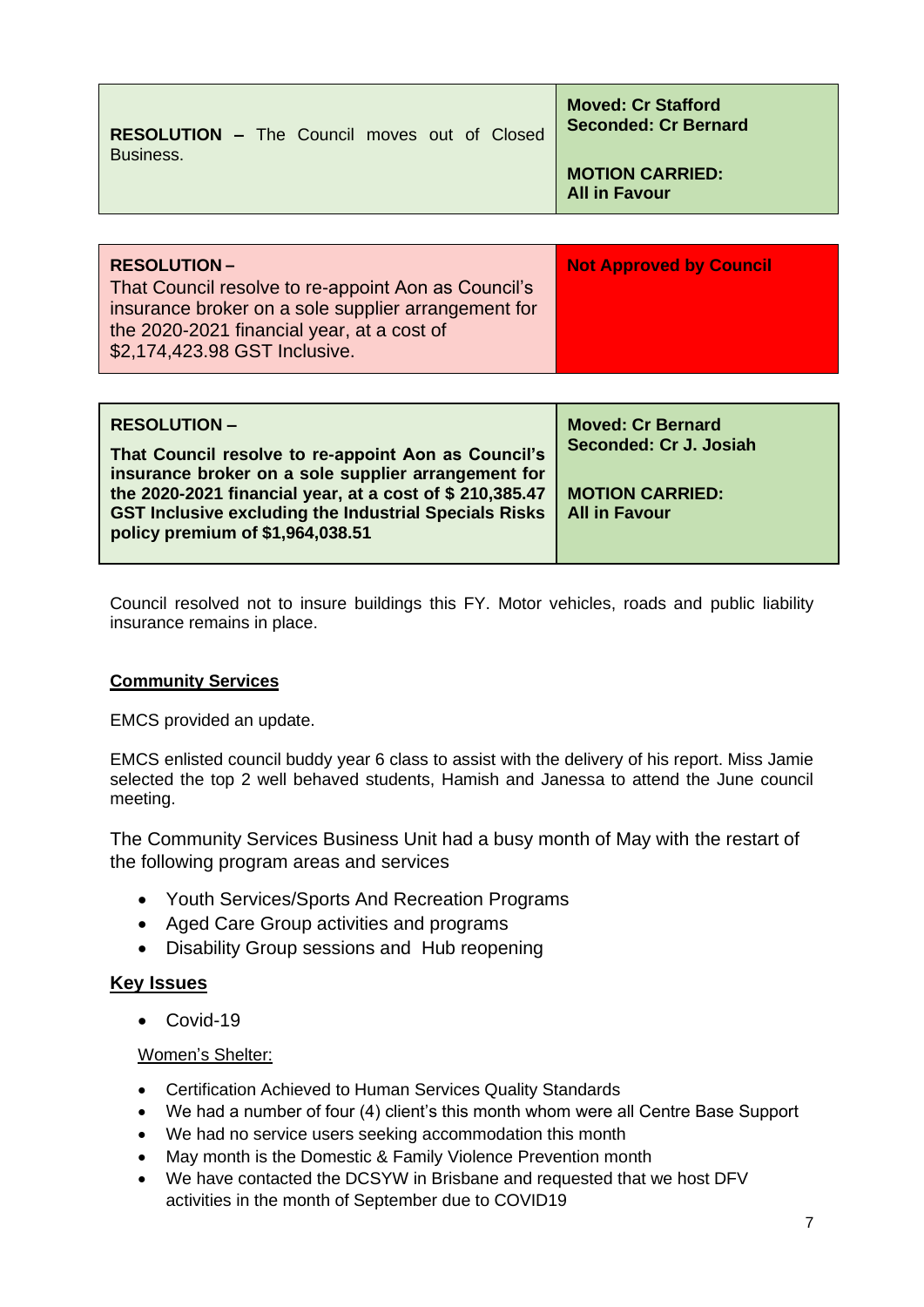- KWS staff attended a QIFVLS webinar The Family Court of Australia and Federal Circuit Court of Australia (Impact of COVID19) on the 28/05/2020.
- KWS received one off funding from the DCSYW COVID19 payment from the DCSYW to assist KWS.

### Women's Meeting Place

- Positions advertised for x2 Community and Cultural Support Workers
- 4WD Bus has been ordered and is being built

### Family Engagement Officer

- Planning with Aged and Dissability Manager to finalise afterschool activities for NDIS youth particpants
- Assits KSS behaviour teacher with enagement in class andf school 11:45am 1:15pm Tuesday to Thursda
- Assists with delievery of sports and recreation programs daily
- Assits Post Office Tuesday mornings

This Job has been advertised now and EMCS is to have position filled by 26/06/20.

| Sports Recreation/Youth Engagement Manger |
|-------------------------------------------|
|-------------------------------------------|

| MPC:                   | <b>CLOSED</b>      |
|------------------------|--------------------|
| POOL:                  | 100+ youth engaged |
| <b>FOOTBALL FIELD:</b> | 100+ youth engaged |
| PLAYGROUP:             | O                  |

- May programs have still been impacted due to government restraints from Covid-19. Council worked closely with the Department to allow programs to start up in line with the Sports and Recreation Programs Risk Management Plan. Thus allowing the pool and sports precinct activities to commence in the last week of May.
- Playgroup staff rearranging work space to maximize learning facilities to prepare for Stage 2 of Covid-19.

Mayor Sands commended the school students for their assistance with report and asked Mr Bell to continue to liaise with Miss Jamie (teacher) to allow the council buddy year 6 class to present future council reports to the Councillors.

## **Action Item**

EMCS to liaise with Miss Jamie to continue to select two well behaved students for future council reports.

**Lunch- 12:34pm Resumed meeting- 1:20pm**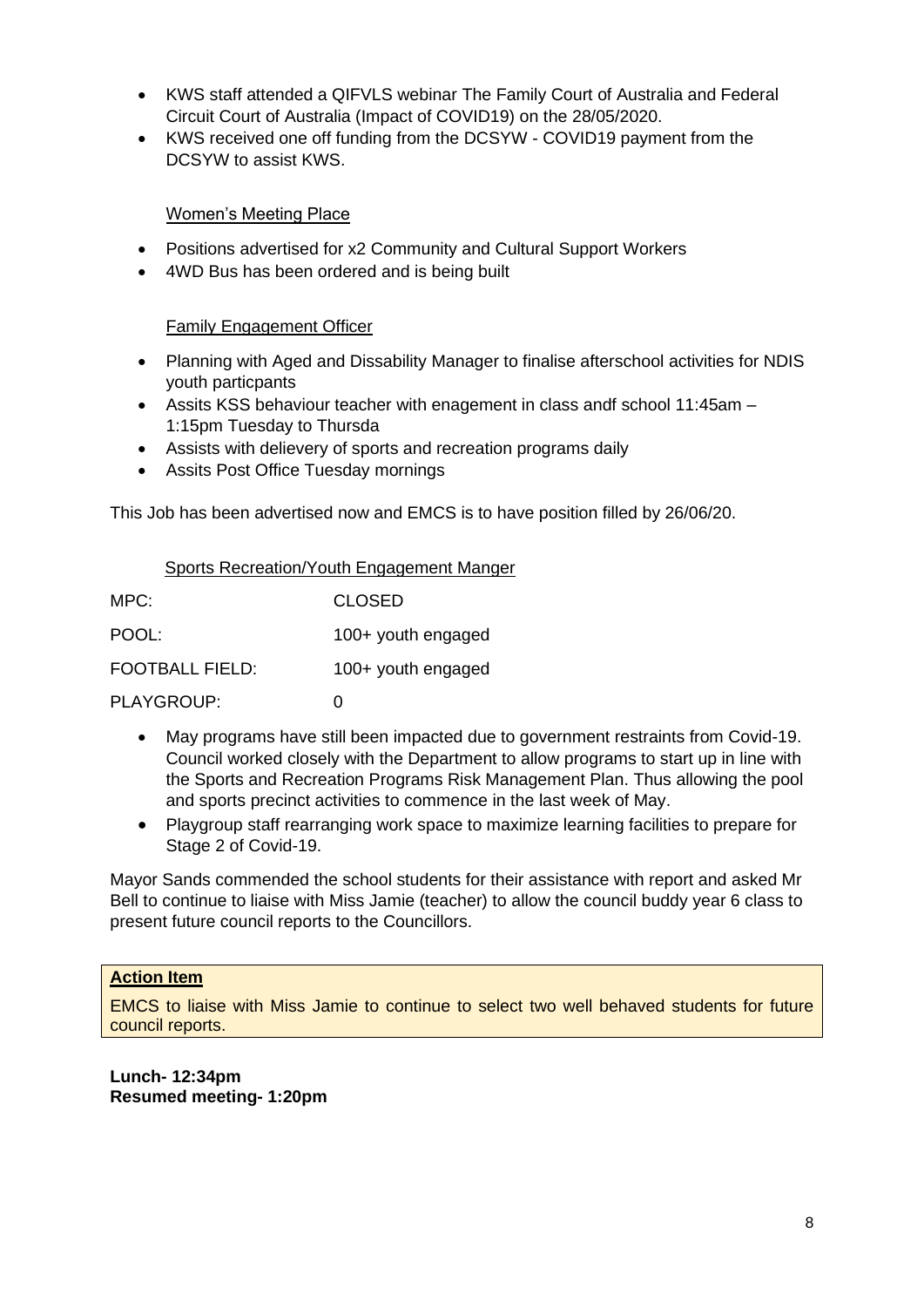## **Procurement Policy**

EMF presented the procurement policy report

Our current Procurement Policy includes a section to detail the council officers who hold a purchasing delegation. This resolution to add one new delegations being:

Grants and Business Development Manager - \$5,000 from \$1,000 previously.

Executive Manager Roads, Infrastructure and Essential Services – Modify Title from Executive Manager Infrastructure, Works and Projects

No other changes have occurred to the Policy and all standing procedures are maintained and managed by the Purchasing Manager and Executive Manager Finance.

| <b>RESOLUTION - The Council endorse the procurement</b> | <b>Moved: Cr Bernard</b><br><b>Seconded: Cr Stafford</b> |
|---------------------------------------------------------|----------------------------------------------------------|
| policy                                                  | <b>MOTION CARRIED:</b><br><b>All in Favour</b>           |

## **Asset Disposal**

EMF presented the asset disposal report to Council.

As per Council's Asset Disposal Policy, all asset disposals need to be disposed either via

- 1. Council's Annual Asset Disposal Plan and adopted annual Budget
- 2. or a specific Council Resolution

Therefore we propose the disposal of the following Asset Listing contained in Appendix.1 by Council resolution.

The Road Disposals relate to the R2R 2019 Works that needs a part disposal of the Asset and then the works that were undertaken by the R2R funding needed to be capitalised back onto the Asset as a Renewal and then its Condition rating and useful life is reassessed and updated with the Asset Register.

Other Assets (Water, Sewerage & Buildings have be disposed as they were not identified at Valuation or were past renewals not previously disposed of when it was renewed or upgraded.

Total Disposal Value \$ 1,491,609.67

| <b>RESOLUTION - That in line with Council's Asset   Seconded: Cr Bernard</b><br>Disposal Policy, Council endorse the disposal of the | <b>Moved: Mayor Sands</b>                      |
|--------------------------------------------------------------------------------------------------------------------------------------|------------------------------------------------|
| discussed asset/s.                                                                                                                   | <b>MOTION CARRIED:</b><br><b>All in Favour</b> |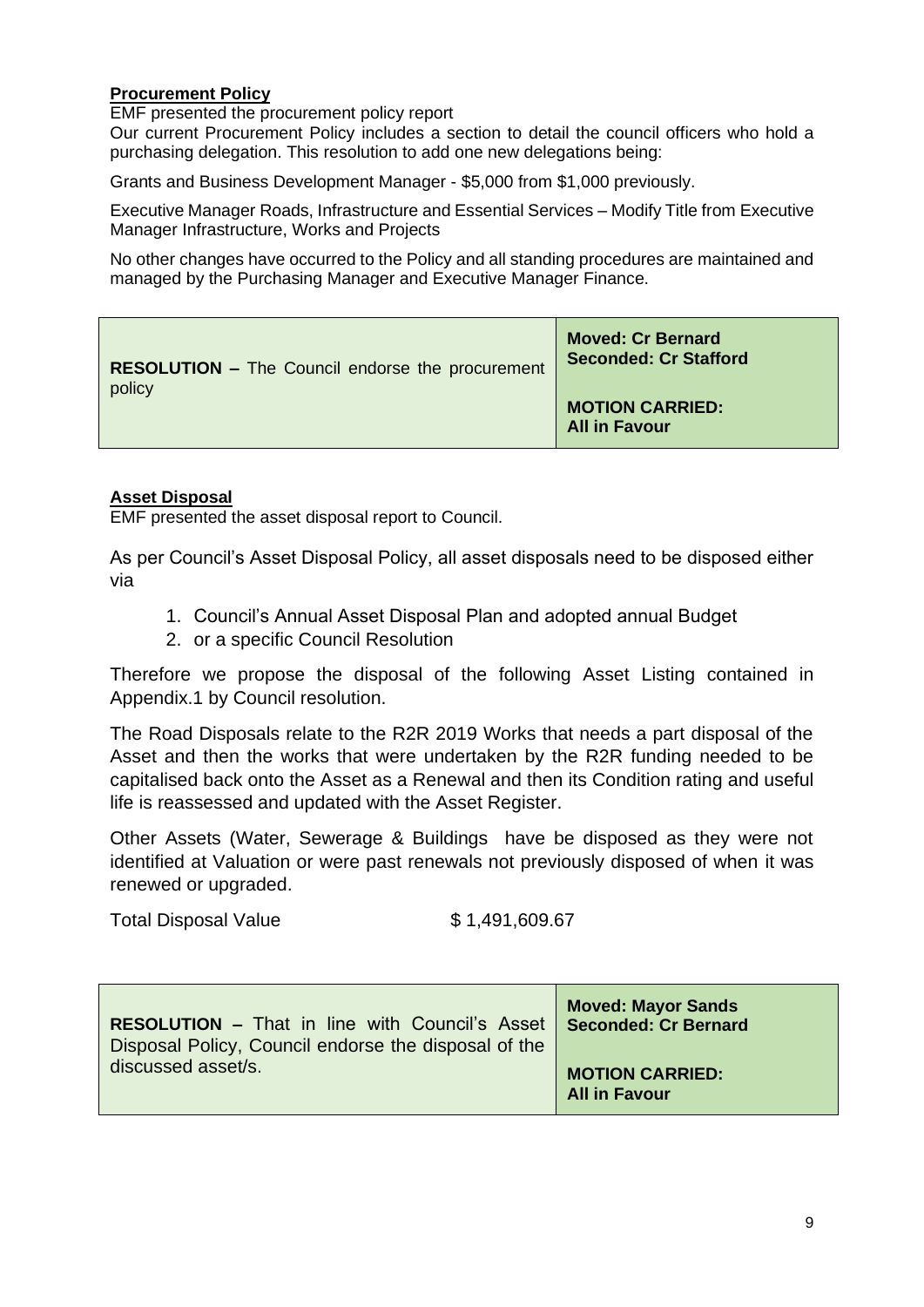| <b>RESOLUTION - The Council moves into Closed</b> |  |  |  | <b>Moved: Mayor Sands</b><br><b>Seconded: Cr Bernard</b> |
|---------------------------------------------------|--|--|--|----------------------------------------------------------|
| Business.                                         |  |  |  | <b>MOTION CARRIED:</b><br><b>All in Favour</b>           |

| <b>RESOLUTION - The Council moves out of Closed</b><br>Business.                                                                                                          | <b>Moved: Mayor Sands</b><br><b>Seconded: Cr Bernard</b><br><b>MOTION CARRIED:</b><br><b>All in Favour</b> |
|---------------------------------------------------------------------------------------------------------------------------------------------------------------------------|------------------------------------------------------------------------------------------------------------|
|                                                                                                                                                                           |                                                                                                            |
| <b>RESOLUTION – That council waiver \$22,260.00 of debt</b><br>and set up a payment plan with David Patterson including<br>tenancy payment for staying at the Men's shed. | <b>Moved: Mayor Sands</b><br><b>Seconded: Cr Bernard</b>                                                   |
| \$17,294.00 owing from last twelve months over two years                                                                                                                  |                                                                                                            |

## **Action Item**

Mr Uhlmann to arrange meeting with Mr Leslie Gilbert regarding payment plan to recover monies owing to council.

### **Infrastructure Works & Projects**

EMRIES provided an update.

### **Works –Roads**

- Road team have lodged a submission with Queensland Reconstruction Authority (QRA) \$6.3m for DFRA related works for the Landing, Topsy, Shelfo & South Mitchell Roads.
- Still outstanding/pending is lodgment/application for restoration of road from Alice river to Coleman river through DFRA \$1m.
- Still outstanding/pending is lodgment/application for restoration works on the Kowanyama to Dunbar Road sealed sections \$750k.
- 3 x floodway (concrete) Betterment projects have been approved Alice to Coleman rivers 350k.
- Completed works using TIDs & ATSI funding, heavy formation & 100mm gravel sheet on the Topsy Chainage 6:500km – 8:500km \$347k.
- Commenced works on the Topsy Road gravel re-sheet & heavy formation Chainage 8:500km – 9:85km.
- Commenced DFRA works on the Landing heavy formation works to span 17km.
- There is in closing for this month a good news story, the North Queensland Road Technical Committee Group requested a working story, see attached Road crew good news story/photos as presented by the Road management team.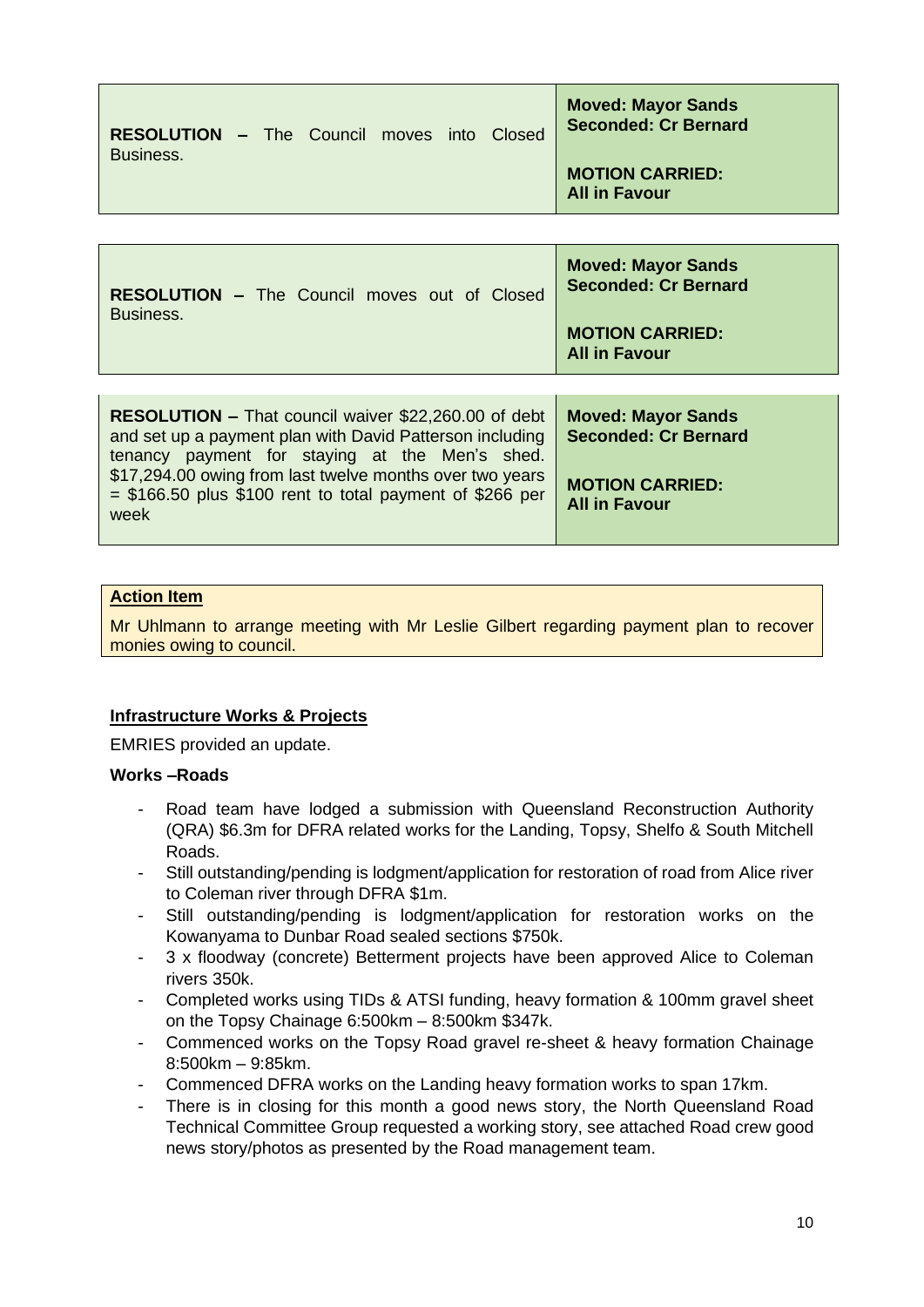# **Rangers**

- Rangers are out on country, performing weed and fire management, as vehicles allow.
- Also the crew is preparing to return to the Oriners outpost to continue land management activities.
- Rangers are preparing land management activities for the next financial

## **Parks & Gardens**

Parks and gardens team are working tidying and cleaning throughout community, along with maintaining the market garden and propagating seeds for future planting. This has not changed from last month

## **Building Services**

- Building works for repairs and maintenance are continuing, however with the biosecurity road closures no new upgrade works have commenced. All contractors have been informed of the requirement to employ local people as trades assistants with discussions continuing on utilizing Council's carpenters for on the job upskilling.
- Pamela Lumsden, Building Services Manager is delivering quotations for the QBUILD carport program for next financial year.
- Also Pamela is providing quotes for home ownership program and quotations for the NAHA program.
- Business as usual with roll out of QBUILD maintenance program.

### **Action Item**

EMRIES to discuss with Building Services Manager the hot water systems and the serviceability and other requirements/ solutions to fix the problems that Kowanyama is having with the systems breaking

## **Airport**

- Due to COVID 19 restrictions there has been a sharp decrease in passenger numbers travelling to and from Kowanyama. However with the easing of restrictions there has been a marked increase in passenger movements with Skytrans operating at full capacity on the Cape run which covers 5 indigenous communities on Cape York. Whilst this is a good sign there is an aspect of which the KASC Executive team must address in order to reduce fare prices on this route that are compatible with the community expectations and needs.
- Operationally the airport is busy with maintenance and repairs to plant and equipment. The main priority is the refuelling truck which needs a much required service and parts replacement if it is to function safely. Training and Certification is also required for aviation refuelling, ARO renewals and other pending courses are being investigated.
- Safety and continuity of air services are the airports priority and we are looking forward to a busy next few months as travel restrictions ease around Cape York.

## **Essential Services**

- Recently in an effort to address or normalize Potential of Hydrogen or pH levels in the in the drinking water, citric acid was introduced into the treatment process. The knock on effect was experienced immediately was a spike in the Trihalomethanes (THM) counts in the scheduled sampling.
- Essential Services in response sought advice from Tropical Health North Queensland and guidance given was for the immediate removal of Citric Acid from the water filtration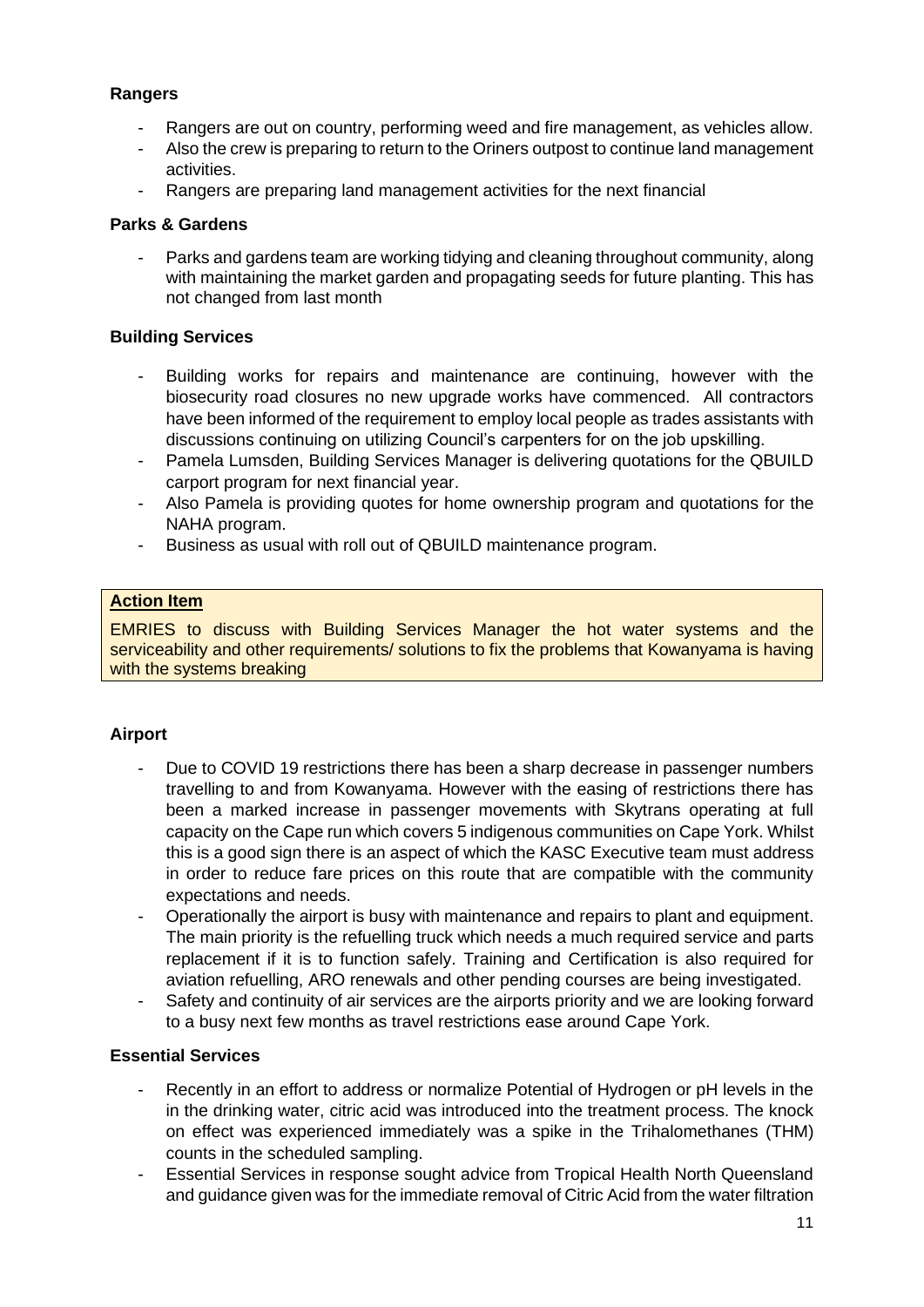purification process. In response to the advice from Tropical Health North Queensland, Essential Services removed Citric Acid from the potable water purification process, immediately the levels of THMs dropped to almost zero, this is where the THMs levels have remained to the present day.

- Essential Services, Tropical Health North Queensland and Department Natural Resources Mines & Energy (DNRME) held a teleconference meeting chaired by Imraan YOUSUF of DNRME (Water regulator) to close out the THMs incident report to DNRME. From this meeting, these are following recommendations for Essential Services:
- 1. The chlorination system using sodium hypochlorite to remain as a source of chlorination;
- 2. Any new technologies to be considered as part of the ongoing treatment process will first be bought to the attention of Tropical Health North Queensland and advice sought be introduction of the new technology;
- 3. Continue with the monitoring and testing program;
- 4. Roll out comprehensive training program for existing and future new staff and
- 5. Tropical Public health Services (Cairns) and Kowanyama Aboriginal Shire Council will work together to improve water treatment operations, surveillance and verification monitoring and reporting, with a view to partnering to deliver the *'Safe and Healthy Drinking Water in Indigenous Local Government Areas Program'* in the near future.
- Right now the Council potable water is safe to drink and use with not further incidents.
- On another note Essential services is in the throes of organizing a maintenance program for all pump stations and equipment for potable water and sewer reticulation.

### **Workshop**

- Rick Mitchell, the workshop manager resigned from Council and the workshop is currently closed. The workshop remains closed while Council continues to source the open market for Ricks replacement. A heavy vehicle mechanic has been contracted to come into community to service all Council's yellow plant prior to next year's road program.
- Quintessentially; the dis-repair of current Council owned fleet vehicles/equipment is of concern and this will need serious consideration, especially when considering service levels to the community.

## **Batching Plant**

The batching plant tender is due for renewal as of 30 June. The CEO is negotiating with R&K Civil, the current tenderers, regarding either continuing the current tender, or purchasing the equipment. This has not advanced and is still pending.

### **Construction**

Council have received funding for a number of projects which will be undertaken this year:

### *DLGRMA –*

- *Canteen refurbishment \$946,688*
- *Contractors camp upgrade \$895,000*
- *Workshop compound upgrade \$665,000*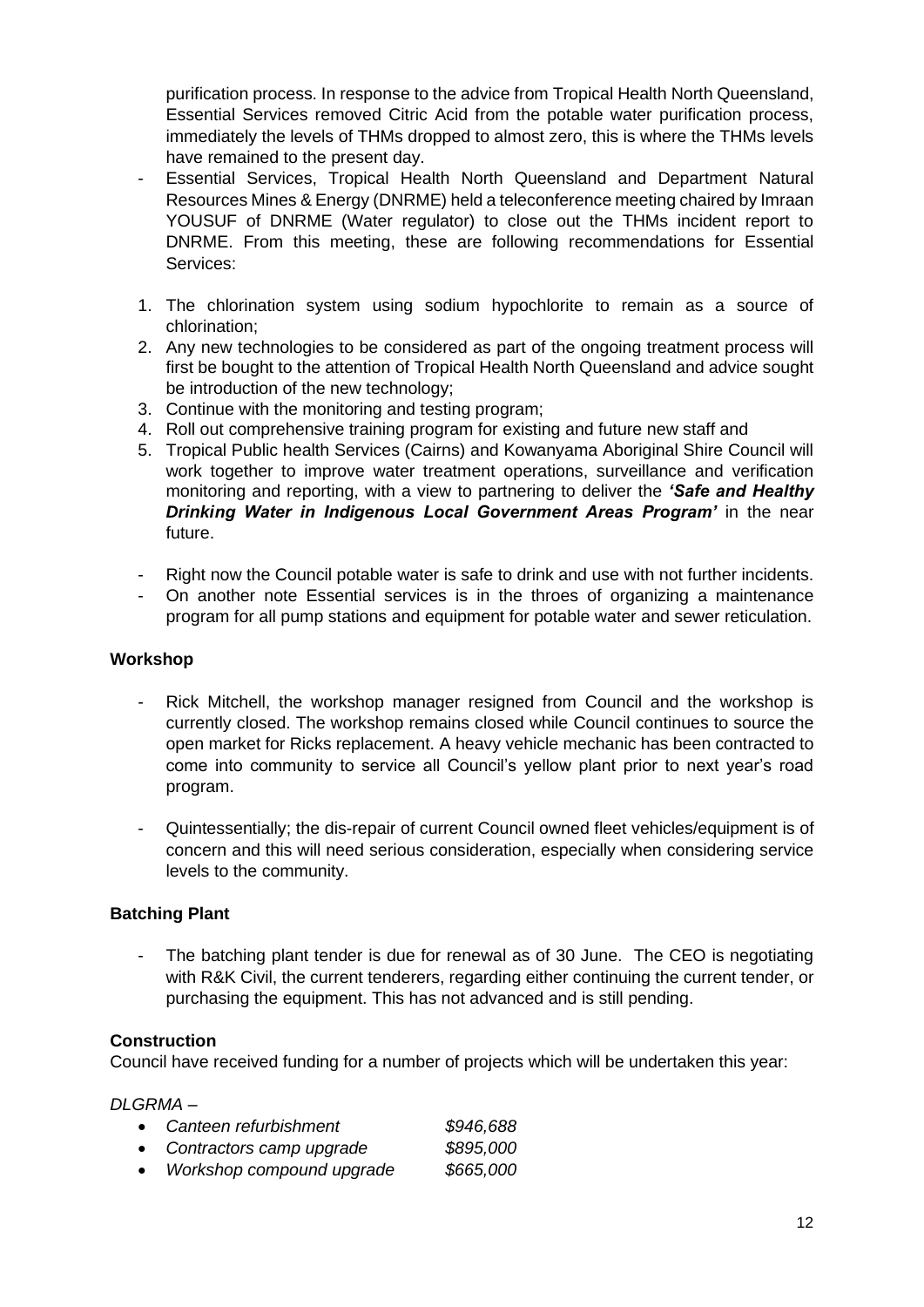### *Dept Health*

*Ms Delaney entered the meeting 14:35*

## **Human Resources (EMHR)**

EMHR provided an update to Councillors.

Staff numbers: 122

Current advertised Vacancies: 2

Current Workers Compensation Claims: 2

## **Key Details**

- Current vacancies:
	- o Workshop Manager *currently reviewing*
	- o Senior Mechanic *– currently reviewing*
	- o Family Engagement Officer *– currently reviewing applicants*
	- o Essential Services Traineeship *– currently reviewing applicants*
	- o Administration Officer Cairns *– currently reviewing applicants*
	- o Carpentry Supervisor *– currently reviewing applicants*
	- o Aged Care Cook *– Advertised*
	- o Business Enterprises Manager *– currently reviewing applicants*
	- o NDIS Team Leader *- Advertised*
- *New Appointments:*
	- o Post Officer Assistant Leara Aiden commenced 18/05/2020
	- o Plant Operator *–* Lenton Lawrence commenced 17/06/2020
	- o Michael Yam Cultural Monitor commenced 16/06/2020
- Staffing:
	- o Current staffing numbers by Department (*vacant positions in brackets)*

| <b>Executive</b>                               | 7             | <b>Airport</b>                                                 | 3              |
|------------------------------------------------|---------------|----------------------------------------------------------------|----------------|
| Kowanyama Admin incl<br><b>Community Bus</b>   | 5             | <b>Bakery</b>                                                  | 4              |
| <b>Cairns Admin</b>                            | 7(1)          | <b>Post Office</b>                                             | $\overline{2}$ |
| <b>Building Services</b>                       | 9(1)          | <b>Accommodation</b>                                           | 6              |
| <b>Roads</b>                                   | 4             | <b>Radio Station</b>                                           |                |
| <b>Centrelink</b>                              |               | <b>Women's Shelter</b>                                         | 5              |
| <b>Community Police</b>                        | $\mathcal{P}$ | <b>Child Care</b>                                              | 4              |
| <b>Electrical</b>                              |               | <b>Multipurpose Centre</b>                                     | 14             |
| <b>Essential Services</b>                      | 5(1)          | <b>Aged Care Facility</b>                                      | 17(1)          |
| <b>Purchase Store</b>                          | 4             | <b>Land, Sea and Environment</b>                               | 10             |
| Workshop                                       | (2)           | <b>Family Engagement Officer</b>                               | (1)            |
| <b>Parks and Gardens Incl Market</b><br>Garden | 5             | <b>Blue Cafe</b>                                               | 4              |
| <b>NDIS</b>                                    | 2(1)          | <b>Disaster Recovery Funding</b><br><b>Arrangements (DRFA)</b> |                |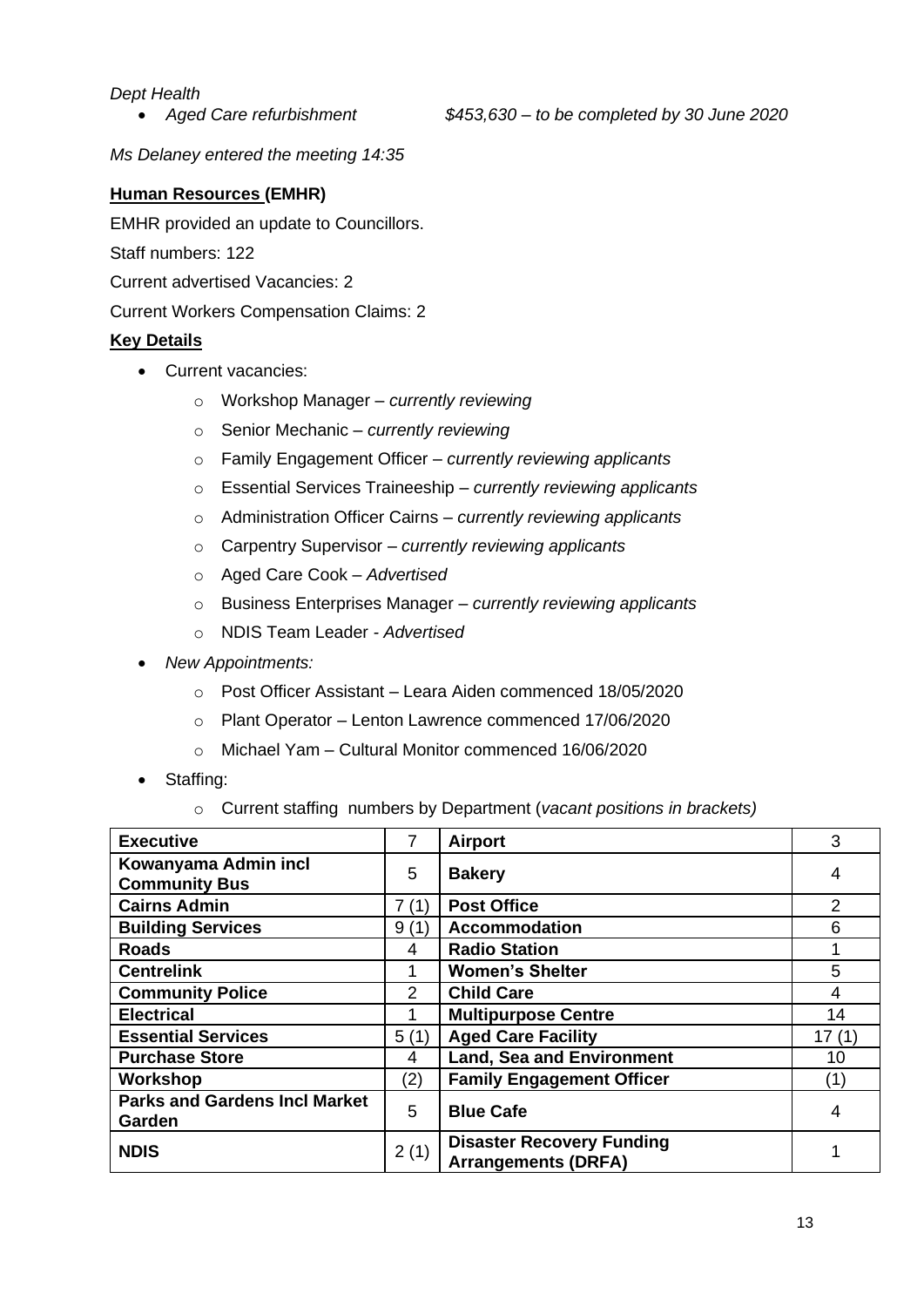- Training:
	- o First Aid Training to be delivered to all staff next delivery will be for Aged Care, Parks and Gardens, Carpenters Essential Services Staff (already completed this year, Rangers, Sport and Rec Staff, Play Group and Women's **Shelter**
	- o Cert III Business Administration Traineeship Leara Aiden

*Ms Delaney left the meeting 14:55*

#### **Operational Plan**

EMGO presented the operational plan to the councillors.

As per the Local Government 2012 Regulation, Section 174, each year a local Council must endorse an annual Operational Plan. Our current operational plan expired on 30 June 2019.

An annual Operational Plan links to the 5 year Corporate Plan and details the projects that Council will be undertaking that year. The Operational Plan needs to be consistent with the projects detailed in the annual budget.



The purpose of an Operational Plan is to provide staff and Council a framework and direction to work towards during the year and also gives community members and stakeholders clarity on the position and projects that council is working towards.

Once an Operational Plan is endorsed, only the projects contained within it should be progressed by staff in that year. If additional projects are required, an Operational Plan review must be conducted and re-endorsed by Council.

The Operational Plan has been workshopped by the Councillors and Executive, with new and amended projects identified

| RESOLUTION - The Council adopt the 2020-2021 |  |  | <b>Moved: Mayor Sands</b><br><b>Seconded: Cr Safford</b> |
|----------------------------------------------|--|--|----------------------------------------------------------|
| <b>Operational Plan.</b>                     |  |  | <b>MOTION CARRIED:</b><br><b>All in Favour</b>           |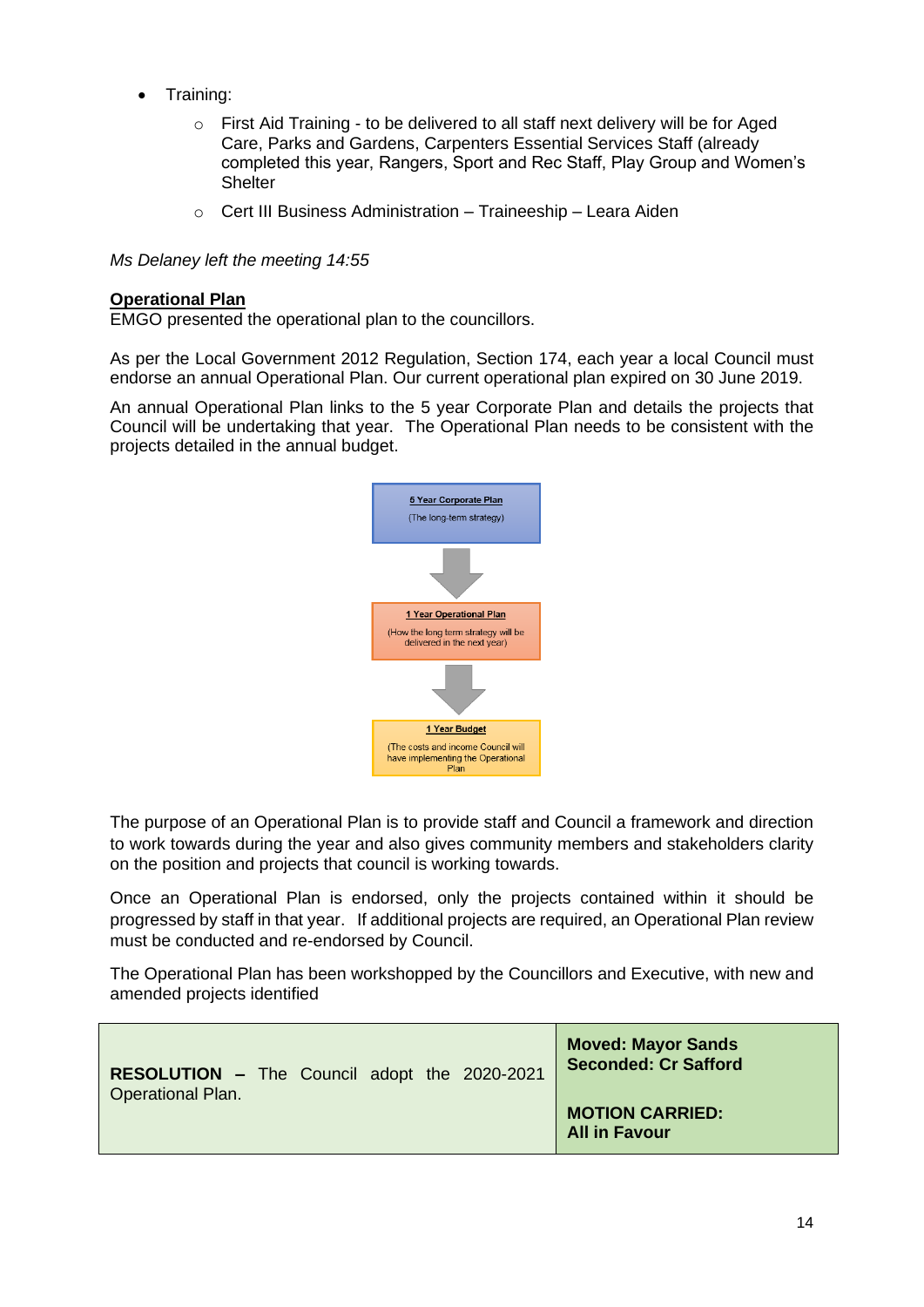### **Action Item**

EMGO to organise a workshop for Councillors to go through the planning scheme in detail

#### **Break 2:55pm Resume 3:19pm**

#### **186 Kowanyama Street**

186 Kowanyama St was previously covered by an (Land Holding Act) LHA lease (also known as a Katter lease).

The site previously had a high-set house on it (Photo 1). The house was a social housing property but it burned down in July 2014 (Photo 2)

With no house onsite, and the land covered by an LHA lease, the details of the house were "deactivated" in the DHPW's database – that is, it was removed from the social housing portfolio.

Sometime after July 2014 two things occurred:

1) the LHA lease was surrendered to Kowanyama Aboriginal Shire Council (KASC)

2) a new house was built onsite by KASC (Photo 3).

The DHPW was not involved in either of the above two steps. The new house built by Council is a Council owned and managed property. However internal investigations have identified that Council has not collected rent for the property and DHPW has been undertaking Repairs and Maintenance on the property.

Until the property is officially transferred over to the DHPW to manage as a social house, the DHPW will no longer fund or undertake any maintenance or repairs to the property. Transferring the property over to social housing is in Council's best interest as the DHPW will collect rent on behalf on Council (the rent is given back to Council) as well as pay for and organise maintenance and repairs. Council will still own the house and land.

| <b>RESOLUTION - That Council requests the Department of</b><br>Housing and Public Works (DHPW) to:<br>• Add 186 Kowanyama St, Kowanyama to the DHPW                  | <b>Moved: Mayor Sands</b><br><b>Seconded: Cr Bernard</b> |
|----------------------------------------------------------------------------------------------------------------------------------------------------------------------|----------------------------------------------------------|
| social housing portfolio; and<br>• Amend the agency agreement to reflect that 186<br>Kowanyama St, Kowanyama has been added to the<br>DHPW social housing portfolio. | <b>MOTION CARRIED:</b><br><b>All in Favour</b>           |

### **Action Item**

EMGO to coordinate liaison with tenant about changes to housing status

## **LGBTQI+ Study**

Council has been contacted by a Marijke Bassani, a PhD candidate from the University of new South Wales seeking support for LGBTQI+ Sistergirl and Brotherboy research.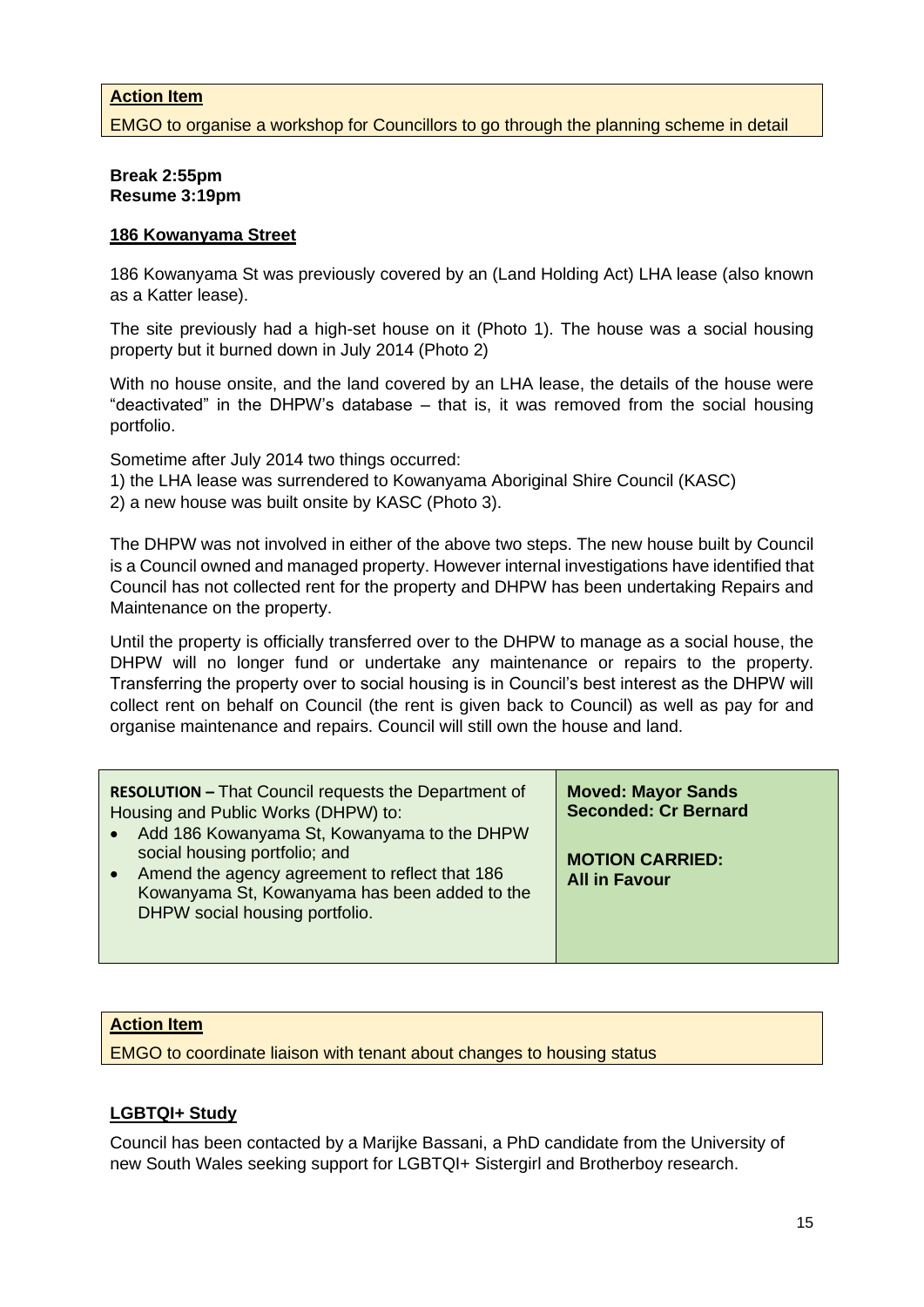The research is an independent Queensland-based legal study exploring questions of sexuality, gender and the law with a focus on Aboriginal and Torres Strait Islander people (over 18+ years) from communities in Far North Queensland and Cape York who identify as LGBTQI+ Sistergirl and Brotherboy. The goal of the research is to make Indigenous communities in FNQ and Cape York safer places for Indigenous LGBTQI+ Sistergirl and Brotherboy peoples to flourish and thrive as well as improve their experiences with the Australian legal system.

The research will involve conducting interviews and group discussions with Aboriginal and Torres Strait Islander LGBTQI+ Sistergirl and Brotherboy peoples from Indigenous communities in FNQ and Cape York. Interviews and group discussions will not commence until August 2021 to give enough time for COVID-19 and travel restrictions to ease.

| <b>RESOLUTION - That Council endorse supporting Marijke</b><br>Bassani, Lawyer & PhD Candidate, in Indigenous<br>LGBTQI+ Sistergirl and Brotherboy Research and | <b>Moved: Mayor Sands</b><br><b>Seconded: Cr Bernard</b> |
|-----------------------------------------------------------------------------------------------------------------------------------------------------------------|----------------------------------------------------------|
| approves the letter of support.                                                                                                                                 | <b>MOTION CARRIED:</b><br><b>All in Favour</b>           |

### **MDH Landing Fee Waiver**

MDH Pty Ltd is one of Australia's largest beef cattle operations. They operate on Rutland Plains.

MDH have contacted council to request that airport landing fees are waived.

By way of background in January 2018 Council resolved to waive fees for MDH up to 17 January 2018 but to charge from then on. Then at the February Council meeting, following advocacy from MDH, it was agreed that fees would continue to be waived to February 2019

|                                                   | <b>Moved: Mayor Sands</b><br><b>Seconded: Cr Stafford</b> |
|---------------------------------------------------|-----------------------------------------------------------|
| <b>RESOLUTION - That Council decline to waive</b> | <b>MOTION CARRIED:</b>                                    |
| landing fees for MDH                              | <b>All in favour</b>                                      |

| <b>RESOLUTION - The Council moves into Closed</b> |  |  |  | <b>Moved: Mayor Sands</b><br><b>Seconded: Cr Bernard</b> |
|---------------------------------------------------|--|--|--|----------------------------------------------------------|
| Business.                                         |  |  |  | <b>MOTION CARRIED:</b><br><b>All in Favour</b>           |

| <b>RESOLUTION - The Council moves out of Closed</b> | <b>Moved: Mayor Sands</b><br><b>Seconded: Cr Bernard</b> |
|-----------------------------------------------------|----------------------------------------------------------|
| Business.                                           | <b>MOTION CARRIED:</b><br><b>All in Favour</b>           |